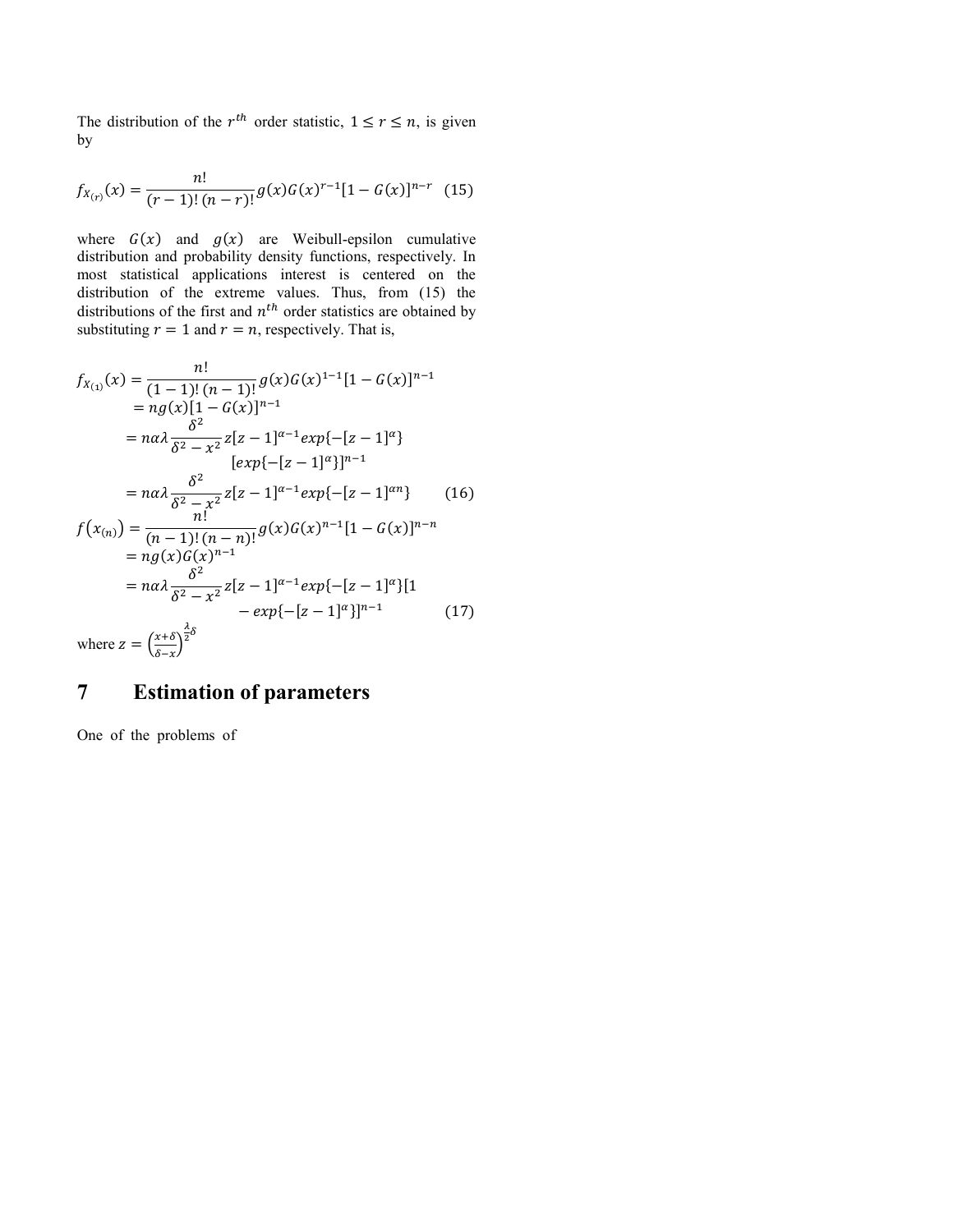Table 1 Weibull and Weibull-epsilon fit result of solar radiation dataset

| Dist.    | Par.  | Est.  | Std. E | $-LL$  | ΚS                | Remark   |
|----------|-------|-------|--------|--------|-------------------|----------|
|          |       |       |        | (AIC)  | $(p \text{ val})$ |          |
| Weibull  | Shape | 6.083 | 0.274  | 590.2  | 0.134             | Poor fit |
|          | Scale | 6.380 | 0.057  | (1184) | (0.000)           |          |
| Weibull  | α     | 2.766 | 0.168  | 544.9  | 0.071             | Good     |
| -Epsilon | λ     | 0.080 | 0.002  | (1096) | (0.063)           | fit      |
|          | δ     | 8.515 | 0.157  |        |                   |          |

Dist. = Distribution, Par. = Parameter, Est. = Estimate, Std. E = Standard Error,  $-LL$  = negative log-likelihood function value,  $KS$  = Kolmogorov-Smirnov statistic value,  $p \text{ val} = p$ -value



## *8.2.2 Breaking Stress Data*

The results of fitting the Weibull and Weibull-epsilon distributions to the breaking stress of carbon fibers dataset is presented in Table 2 below, along with the fit result of the Cauchy-Weibull-Logistic distribution [30]. The fitted density curves superimposed over the histogram of the data are presented in Figure 5.

Table 2  $3$ -P CW ${L}^*$ , Weibull and Weibull-epsilon fit result of breaking stress dataset

| Dist.    | Par.      | Est.  | Std. E | $-LL$   | ΚS      | Remark |
|----------|-----------|-------|--------|---------|---------|--------|
|          |           |       |        | (AIC)   | (p val) |        |
| $3-P$    | β         | 2.144 | 0.722  | 86.99   | 0.057   | Good   |
| $CW{L}$  | k         | 7.932 | 1.889  | (180.0) | (0.983) | fit    |
|          | λ         | 2.953 | 0.108  |         |         |        |
| Weibull  | Shape     | 3.441 | 0.331  | 86.08   | 0.082   | Good   |
|          | Scale     | 3.062 | 0.115  | (178.2) | (0.761) | fit    |
| Weibull- | α         | 2.514 | 0.245  | 85.93   | 0.088   | Good   |
| Epsilon  | $\lambda$ | 0.223 | 0.008  | (177.8) | (0.655) | fit    |
|          | δ         | 3866  | 1532   |         |         |        |

Dist. = Distribution, Par. = Parameter, Est. = Estimate, Std. E = Standard Error,  $-LL$  = negative log-likelihood function value,  $KS$  = Kolmogorov-Smirnov statistic value,  $p val = p-value$ , 3-P CW{L} = 3 parameter Cauchy-Weibull-Logistic distribution adopted from [30]



## **9 Discussion**

The plots of the density function of the Weibull-epsilon distribution introduced in this study shows flexibility in taking any form of shape – J-shape, reversed J-shape, positively and negatively skewed shapes. This suggests that it can be used in modeling datasets from different data generating processes. The varying shapes of the plots of its hazard rate function also show it has a potential for modeling in lifetime and reliability studies.

The results in Table 1 show that the Weibull-epsilon distribution provides a good fit to the solar radiation dataset while the Weibull distribution does not. This is depicted in Figure 4. This shows that the distribution can be applicable in modeling solar power for informed deployment of solar panels that will attain maximum energy generating efficiency. The likelihood gain per data point of the Weibull-epsilon distribution is 13.2 % over the Weibull distribution.

The results in Table 2 for the breaking stress of carbon fibers (Gba) data show that the parameter estimates of both the Weibull and Weibull-epsilon distributions are very small; that is, they are precise estimates. This implies that they are very close to their true parameter values. The overall goodness-of-fit results also show that both distributions are compatible with the data. The fit of the distribution to the data shown in Figure 5 gives a pictorial evidence that the models are compatible with the dataset.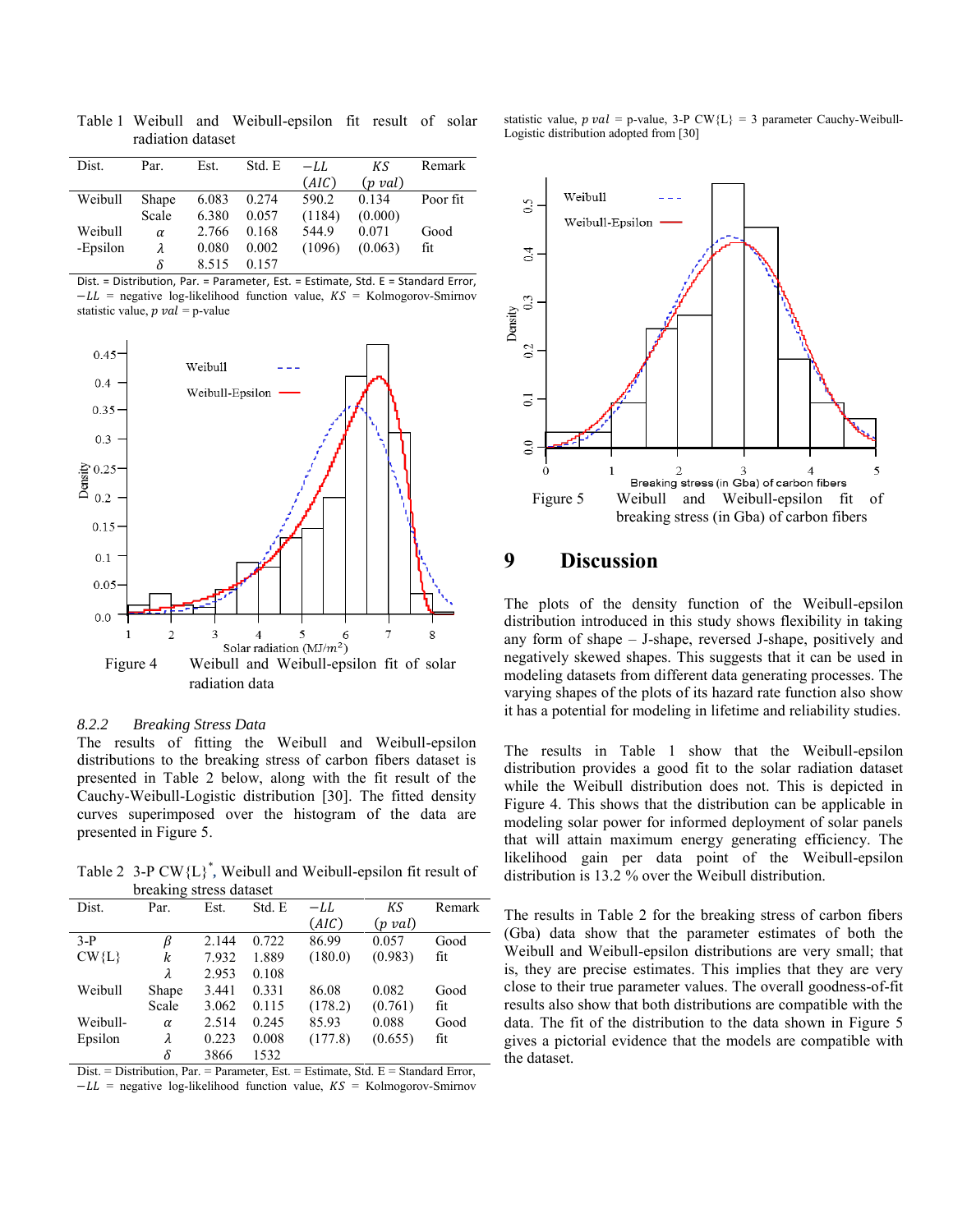Table 2 also shows that the Weibull-epsilon distribution fit performs better than the Weibull and Cauchy-Weibull-Logistic distributions with a percent gain in likelihood per data point of 0.23 % and 1.62 %, respectively.

## **10 Conclusion**

A new probability distribution, called the Weibull-epsilon distribution, is constructed in this study. It is shown to be compatible with solar radiation and breaking stress of carbon fibers datasets. It brings about improvement in fit when compared with the Weibull distribution for the two datasets considered. It is also better than the Cauchy-Weibull-Logistic distribution in fit to the breaking stress of carbon fibers datasets.

The distribution can assume different shapes within its parameter range indicating it holds a good potential in modeling different lifetime data generating processes. The bathtub shapes of its hazard rate function also show the model can be used in reliability studies. This flexibility in shape creates avenue for further research interest in applications, particularly in reliability studies in engineering, social and biological systems, mortality studies in demography and renewable energy modeling.

This study also provide scope for further research on the properties of the distribution, particularly the derivation of moments, and using the distribution as a base for generating other distributions.

## *References:*

- [1]. Gongsin Isaac Esbond, Saporu W. O. Funmilayo, On the construction of Kumaraswamy-Epsilon distribution with applications, *International Journal of Science and Research (IJSR)*, Volume 8 Issue 11, November 2019 [www.ijsr.net.](http://www.ijsr.net/)
- [2]. Gongsin Isaac Esbond, Funmilayo Westnand Oshogboye Saporu. The Gamma1-Epsilon Distribution: Its Statistical Properties and Applications. *International Journal of Statistical Distributions and Applications*. Vol. 6, No. 4, 2020, pp. 65-70. doi: 10.11648/j.ijsd.20200604.11
- [3]. Eugene, N., Lee, C. & Famoye, F. Beta-normal distribution and its applications, *Communication in Statistics – Theory and Methods*, 31 (4), 2002, pp. 497 – 512.
- [4]. Julio Andre Bernal-Rubiano, Jorge Enrique Neira Garcia, Sergio Raul Rivera Rodriguez, Mathematical Uncertainty Cost Function for Controllable Photo-Voltaic Generators Considering Uniform Distributions, *WSEAS Transaction on Mathematics,* ISSN/E-ISSN: 1109 – 2769/2224 – 2880, Volume 18, 2019, Art. # 19, pp. 137 – 142.
- [5]. Raja Mohammad Latif, Anwar H. Joarder, Moments and Identities Involving Inverted Wishart Distribution, *WSEAS*

*Transaction on Mathematics,* ISSN/E-ISSN: 1109 – 2769/2224 – 2880, Volume 19, Art. # 14, pp. 139 – 153.

- [6]. Dombi J., J´on´as T., T´oth Z. E., The Epsilon Probability Distribution and its Application in Reliability Theory. *Acta PolytechnicaHungarica,* Vol. 15, 2018, No. 1, pp 197 – 216.
- [7]. Gongsin Isaac Esbond, Saporu W. O. Funmilayo, The Exponentiated-Epsilon Distribution: its Properties and Applications, *International Journal of Science and Research (IJSR),* ISSN: 2319-7064, Volume 8 Issue 12, December 2019, pp. 1024 – 1028, [www.ijsr.net](http://www.ijsr.net/)
- [8]. Zografos K., Balakrishnan N., On families of beta- and generalized gamma-generated distributions and associated inference. *Statistical Methodology,* 6, 2009, 344 – 362. doi:10.1016/j.stamet.2008.12.003.
- [9]. Bourguignon M., Silva R. B., Cordeiro G. M., The Weibull-G Family of Probability Distributions. *Journal of Data Science* 12 (2014), 53-68.
- [10]. Cordeiro G. M., de Castro M., A new family of generalized distributions, *Journal of statistical computation and simulation*. **81**, (2011) 883-898 <http://dx.doi.org/10.1080/00949650903530745>
- [11]. Mudholkar G, S., Srivastava D. K.. Exponentiated Weibull Family for Analyzing Bathtub Failure Rate. *IEEE Transaction on Reliability,* 42, 1993, pp 299 – 302.
- [12]. Hougaard P., *Frailty models derived from the stable distributions*. Preprint 1984 No. 7, Institute of Mathematical Statistics, University of Copenhagen. September 1984.
- [13]. Huyse L., Chen R., Stamatakos J. A., Application of Generalized Pareto Distribution to Constrain Uncertainty in Peak Ground Accelerations. *Bulletin of the Seismological Society of America*, Vol. 100, No. 1, pp. 87– 101, February 2010, doi: 10.1785/0120080265.
- [14]. Gorgoso-Varela J. J., Rojo-Alboreca A., Use of Gumbel and Weibull functions to model extreme values of diameter distributions in forest stands. *Annals of Forest Science* (2014) 71:741–750. DOI 10.1007/s13595-014-0369-1.
- [15]. Rathie P. N., Silva P., Olinto G., Applications of Skew Models Using Generalized Logistic Distribution. *Axioms*, 2016, 5, 10; doi:10.3390/axioms5020010 [www.mdpi.com/journal/axioms](http://www.mdpi.com/journal/axioms)
- [16]. Gongsin I. E., Saporu F. W. O., A bivariate conditional Weibull distribution with application, *Afrika Mathematika*  (2020), 31: 565 – 583, [https://doi.org/10.1007/s13370-019-](https://doi.org/10.1007/s13370-019-00742-8) [00742-8](https://doi.org/10.1007/s13370-019-00742-8)
- [17]. Forbes C., Evans M., Hastings N., Peacock B., *Statistical Distributions*. Fourth Edition, 2011, John Wiley & Sons, Inc, Hoboken, New Jersey.
- [18]. Johnson N. L., Kotz S., Balakrishnan N., *Continuous Univariate Distributions*, Volume 1, 1994 (2nd ed.), John Wiley, New York.
- [19]. Lai C-D., *Generalized Weibull Distributions* Springer-Briefs in Statistics (2014).
- [20]. Gurvich M. R., DiBenedetto A. T., Ranade S. V., A new statistical distribution for characterizing the random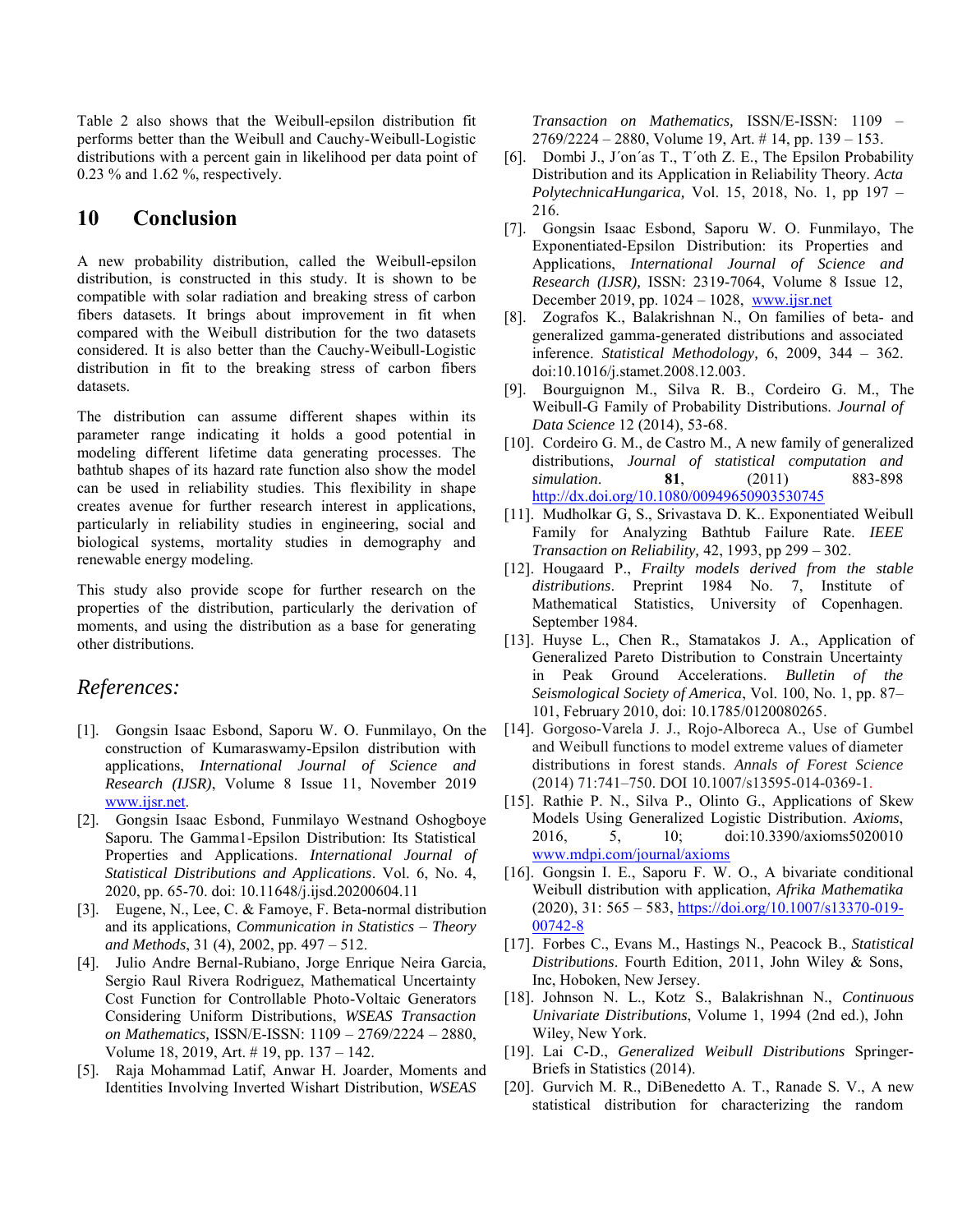strength of brittle materials. *Journal of Materials Science* (1997) 32, 2559-2564.

- [21]. Alzaghal A., Famoye F., Lee C., Exponentiated T-X family of distributions with some applications. *International Journal of Statistics and Probability*, (2013) 2, 31.
- [22]. Klakattawi H. S., The Weibull-Gamma Distribution: Properties and Applications. *Entropy* 2019, 21, 438, pp 1 – 15; doi:10.3390/e21050438, [www.mdpi.com/journal/entropy.](http://www.mdpi.com/journal/entropy)
- [23]. Nasiru S., Luguterah A., The new Weibull-Pareto distribution. *Pak. J. Stat. Oper. Res*. (2015), 11, 103–114.
- [24]. Oguntunde P. E., Adejumo A. O., Owoloko E. A., The Weibull-Inverted Exponential Distribution: A Generalization of the Inverse Exponential Distribution. *Proceedings of the World Congress on Engineering* 2017 Vol I WCE, July 5-7, 2017, London, U.K.
- [25]. Ieren T. G., Oyamakin S. O., Chukwu A. U., Modeling lifetime data with Weibull-Lindley distribution. *Biometrics & Biostatistics International Journal* (2018), (6):532‒544, DOI: 10.15406/bbij.2018.07.00256.
- [26]. Alzaatreh Ayman, Ghosh Indranil, On the Weibull-X family of distributions, *Journal of Statistical Theory and Applications* · May 2015

[https://www.researchgate.net/publication/275354864,](https://www.researchgate.net/publication/275354864) DOI: 10.2991/jsta.2015.14.2.5.

- [27. Alzaatreh A., Famoye F., Lee C., Weibull-Pareto distribution and its applications. *Communications in Statistics: Theory and Methods* (2013) 42, 1673-1691.
- [28]]. Tahir M. H., Cordeiro G. M., Mansoor M., Zubair M., Alizadeh M., The Weibull-Dagum Distribution: Properties and Applications. *Communication in Statistics- Theory and Methods* · October, 2014. DOI: 10.1080/03610926.2014.983610.
- [29]. Gongsin I. E., Saporu F. W. O., Solar Energy Potential in Yola, Adamawa State, Nigeria, *International Journal of Renewable Energy Sources*, Volume 4 (2019), pp. 48 – 55. [http://www.iaras.org/iaras/journals/ijres 9](http://www.iaras.org/iaras/journals/ijres%209)
- [30]. Almheidat M., Famoye F., Lee C., Some Generalized Families of Weibull Distribution: Properties and Applications*, International Journal of Statistics and Probability*; Vol. 4, No. 3 (2015); pp 18 – 35. [www.ccsenet.org/ijsp](http://www.ccsenet.org/ijsp)



**Appendix 1** 



Figure 1 Weibull-Epsilon Density Plots at various parameter values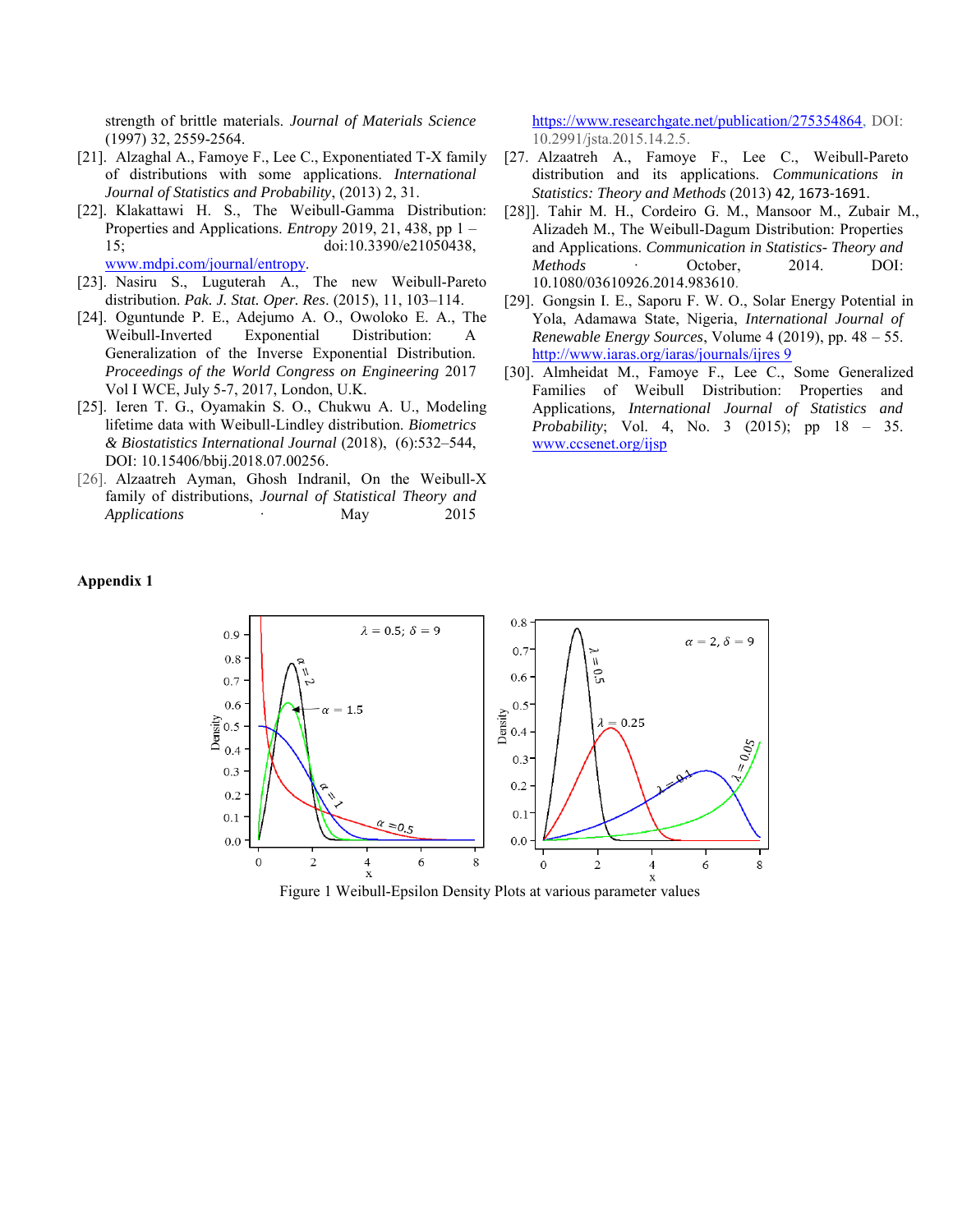



**Appendix 2** 

$$
E(X - x | X > x) = \frac{1}{S(x)} \int_{x}^{\infty} S(u) du
$$
  
= 
$$
\frac{1}{\exp\left\{-\left[\left(\frac{x + \delta}{\delta - x}\right)^{\frac{\lambda}{2}\delta} - 1\right]_{x}^{\infty}\right\}} \int_{x}^{\delta} exp\left\{-\left[\left(\frac{u + \delta}{\delta - u}\right)^{\frac{\lambda}{2}\delta} - 1\right]_{x}^{\infty}\right\} du
$$

But

$$
\int_{x}^{\delta} exp\left\{-\left[\left(\frac{u+\delta}{\delta-u}\right)^{\frac{\lambda}{2}\delta}-1\right]^{a}\right\} du = -exp\left\{-\left[\left(\frac{u+\delta}{\delta-u}\right)^{\frac{\lambda}{2}\delta}-1\right]^{a}\right\} \cdot \frac{1}{\frac{d}{du}\left[\left(\frac{u+\delta}{\delta-u}\right)^{\frac{\lambda}{2}\delta}-1\right]^{a}}\Big|_{x}^{\delta}
$$